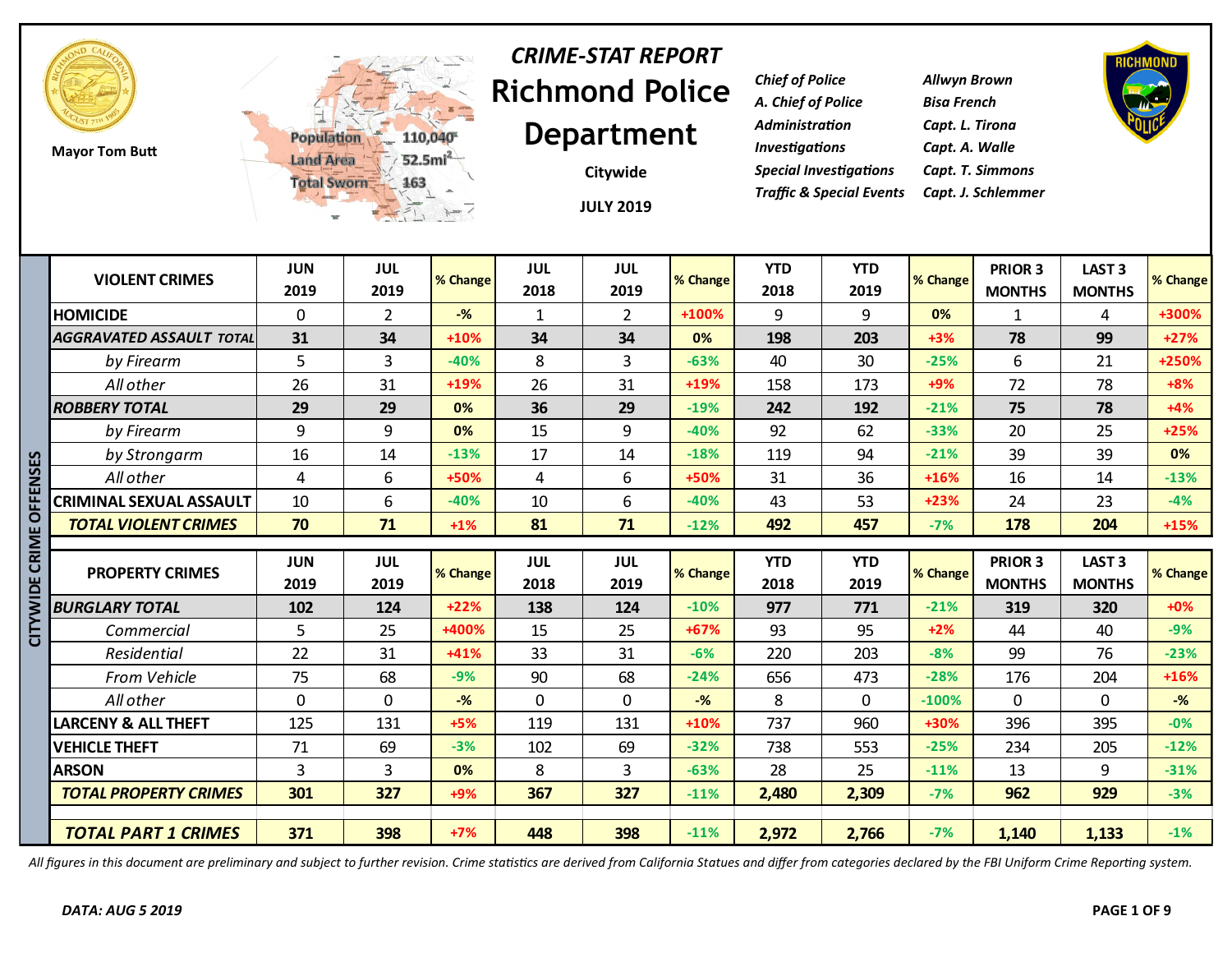

**Mayor Tom Butt**



### **Richmond Police Department** *CRIME-STAT REPORT*

**Citywide CFS REPORTS**

**JULY 2019**

| Lt. T. Gray                         |
|-------------------------------------|
| Lt. M. Stonebraker                  |
| Lt. E. Smith                        |
| Traffic & Special Events Lt. F. Tan |
| M. Schlemmer                        |
| K. Carzoli                          |
|                                     |



|   | <b>CALLS FOR SERVICE</b>         | <b>JUN</b><br>2019 | JUL<br>2019        | % Change | <b>JUL</b><br>2018 | <b>JUL</b><br>2019 | % Change | <b>YTD</b><br>2018 | <b>YTD</b><br>2019 | % Change | PRIOR 3<br><b>MONTHS</b> | LAST <sub>3</sub><br><b>MONTHS</b> | % Change |
|---|----------------------------------|--------------------|--------------------|----------|--------------------|--------------------|----------|--------------------|--------------------|----------|--------------------------|------------------------------------|----------|
|   | <b>ALL CALLS</b>                 | 10,891             | 11,119             | $+2%$    | 7,999              | 11,119             | +39%     | 52,899             | 74,080             | +40%     | 30,773                   | 32,960                             | $+7%$    |
|   | Officer-Initiated                | 3,138              | 3,468              | $+11%$   | 2,634              | 3,468              | $+32%$   | 16,940             | 23,611             | +39%     | 10,318                   | 10,199                             | $-1%$    |
| ഗ | <b>Traffic Stops</b>             | 1,378              | 1,470              | $+7%$    | 932                | 1,470              | +58%     | 6,284              | 9,592              | +53%     | 3,986                    | 4,230                              | $+6%$    |
|   | Pedestrian Stops                 | 149                | 152                | $+2%$    | 134                | 152                | $+13%$   | 955                | 1,044              | $+9%$    | 464                      | 437                                | $-6%$    |
|   | <b>Community Engagements</b>     | 519                | 470                | $-9%$    | 171                | 470                | +175%    | 784                | 3,928              | +401%    | 1,850                    | 1,687                              | $-9%$    |
|   | Security Checks                  | 297                | 328                | $+10%$   | 433                | 328                | $-24%$   | 2,655              | 2,149              | $-19%$   | 942                      | 934                                | $-1%$    |
|   | <b>Shots Fired</b>               | 126                | 124                | $-2%$    | 94                 | 124                | $+32%$   | 660                | 699                | $+6%$    | 200                      | 385                                | +93%     |
|   | Loitering & Prostitution         | 43                 | 46                 | $+7%$    | 101                | 46                 | $-54%$   | 497                | 355                | $-29%$   | 158                      | 133                                | $-16%$   |
|   |                                  |                    |                    |          |                    |                    |          |                    |                    |          |                          |                                    |          |
|   | <b>REPORTS</b>                   | <b>JUN</b><br>2019 | <b>JUL</b><br>2019 | % Change | <b>JUL</b><br>2018 | <b>JUL</b><br>2019 | % Change | <b>YTD</b><br>2018 | <b>YTD</b><br>2019 | % Change | PRIOR 3<br><b>MONTHS</b> | LAST <sub>3</sub><br><b>MONTHS</b> | % Change |
|   | <b>ARRESTS</b>                   | 220                | 213                | $-3%$    | 214                | 213                | $-0%$    | 1,402              | 1,509              | $+8%$    | 628                      | 647                                | $+3%$    |
|   | from Warrants                    | 64                 | 52                 | $-19%$   | 41                 | 52                 | $+27%$   | 407                | 480                | $+18%$   | 223                      | 179                                | $-20%$   |
|   | <b>Citation Reports</b>          | 477                | 450                | $-6%$    | 676                | 450                | $-33%$   | 3,409              | 3,565              | $+5%$    | 1,573                    | 1,409                              | $-10%$   |
|   | <b>Impound Reports</b>           | 259                | 359                | +39%     | 412                | 359                | $-13%$   | 2,070              | 2,287              | $+10%$   | 1,004                    | 956                                | $-5%$    |
|   | <b>Traffic Collision Reports</b> | 70                 | 46                 | $-34%$   | 127                | 46                 | $-64%$   | 909                | 516                | $-43%$   | 245                      | 170                                | $-31%$   |
|   | <b>Field Contacts</b>            | 36                 | 56                 | $+56%$   | 62                 | 56                 | $-10%$   | 347                | 246                | $-29%$   | 93                       | 127                                | $+37%$   |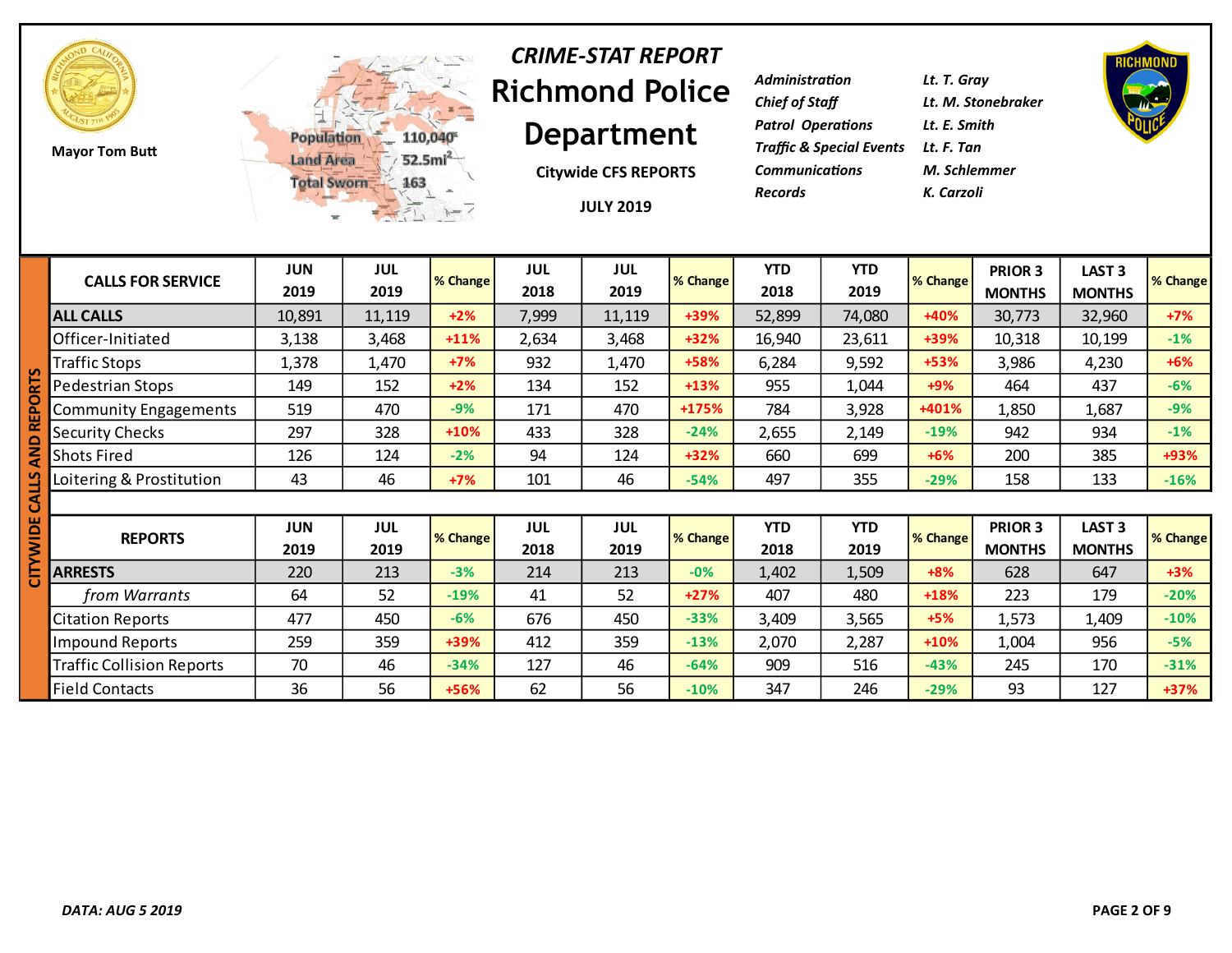

**Mayor Tom Butt**



# **Richmond Police**  *CRIME-STAT REPORT*

**Department**

**YEAR OVER YEAR STATS**

**JULY 2019**

| CIB                     | Lt. E. Barragan |
|-------------------------|-----------------|
| SIB                     | Lt. L. Lopez    |
| <b>BRAVO Unit</b>       |                 |
| <b>SRO Unit</b>         | Sat. L. Parker  |
| <b>PR&amp;T</b>         | Sat. E. Loucas  |
| <b>Crime Prevention</b> | M. Milam        |
|                         |                 |



|              |                                 |                 | <b>CITYWIDE</b> |          | <b>SOUTHERN</b> |                |          | <b>CENTRAL</b>  |                |          | <b>NORTHERN</b> |                |                    |
|--------------|---------------------------------|-----------------|-----------------|----------|-----------------|----------------|----------|-----------------|----------------|----------|-----------------|----------------|--------------------|
|              | <b>VIOLENT CRIMES</b>           | YOY             | YOY             | % Change | <b>YOY</b>      | YOY            | % Change | <b>YOY</b>      | <b>YOY</b>     | % Change | YOY             | <b>YOY</b>     | % Change           |
|              |                                 | <b>PREVIOUS</b> | <b>PRESENT</b>  |          | <b>PREVIOUS</b> | <b>PRESENT</b> |          | <b>PREVIOUS</b> | <b>PRESENT</b> |          | <b>PREVIOUS</b> | <b>PRESENT</b> |                    |
|              | <b>HOMICIDE</b>                 | 15              | 18              | $+20%$   | 8               | 7 <sup>1</sup> | $-13%$   | 3               | 8              | +167%    | 5               | $\overline{3}$ | $-40%$             |
|              | <b>AGGRAVATED ASSAULT TOTAL</b> | 344             | 350             | $+2%$    | 102             | 108            | $+6%$    | 133             | 140            | $+5%$    | 106             | 93             | $-12%$             |
|              | by Firearm                      | 76              | 56              | $-26%$   | 21              | 18             | $-14%$   | 34              | 25             | $-26%$   | 20              | 13             | $-35%$             |
|              | All other                       | 268             | 294             | $+10%$   | 81              | 90             | $+11%$   | 99              | 115            | $+16%$   | 86              | 80             | $-7%$              |
|              | <b>ROBBERY TOTAL</b>            | 402             | 359             | $-11%$   | 103             | 104            | $+1%$    | 121             | 125            | $+3%$    | 178             | 130            | $-27%$             |
|              | by Firearm                      | 146             | 107             | $-27%$   | 50              | 40             | $-20%$   | 33              | 24             | $-27%$   | 63              | 44             | $-30%$             |
|              | by Strongarm                    | 206             | 195             | $-5%$    | 48              | 49             | $+2%$    | 70              | 75             | $+7%$    | 88              | 70             | $-20%$             |
|              | All other                       | 50              | 57              | $+14%$   | 5               | 15             | +200%    | 18              | 26             | $+44%$   | 27              | 16             | $-41%$             |
|              | CRIMINAL SEXUAL ASSAULT         | 70              | 87              | $+24%$   | 19              | 28             | +47%     | 27              | 29             | $+7%$    | 19              | 23             | $+21%$             |
| MEASUREMENTS | <b>TOTAL VIOLENT CRIMES</b>     | 831             | 814             | $-2%$    | 232             | 247            | $+6%$    | 284             | 302            | $+6%$    | 308             | 249            | $-19%$             |
|              |                                 |                 |                 |          |                 |                |          |                 |                |          |                 |                |                    |
| <b>YEAR</b>  | <b>PROPERTY CRIMES</b>          | <b>YOY</b>      | YOY             |          | <b>YOY</b>      | <b>YOY</b>     |          | <b>YOY</b>      | <b>YOY</b>     |          | <b>YOY</b>      | <b>YOY</b>     |                    |
|              |                                 |                 |                 |          |                 |                |          |                 |                |          |                 |                |                    |
|              |                                 | <b>PREVIOUS</b> | <b>PRESENT</b>  | % Change | <b>PREVIOUS</b> | <b>PRESENT</b> | % Change | <b>PREVIOUS</b> | <b>PRESENT</b> | % Change | <b>PREVIOUS</b> | <b>PRESENT</b> |                    |
|              | <b>BURGLARY TOTAL</b>           | 1,694           | 1,404           | $-17%$   | 627             | 507            | $-19%$   | 213             | 176            | $-17%$   | 844             | 708            | $-16%$             |
| <b>OVER</b>  | Commercial                      | 161             | 161             | 0%       | 68              | 62             | $-9%$    | 9               | 22             | $+144%$  | 84              | 74             | $-12%$             |
| <b>YEAR</b>  | Residential                     | 360             | 353             | $-2%$    | 138             | 121            | $-12%$   | 57              | 59             | $+4%$    | 169             | 168            | $-1%$              |
|              | <b>From Vehicle</b>             | 1,154           | 890             | $-23%$   | 414             | 324            | $-22%$   | 145             | 95             | $-34%$   | 590             | 466            | % Change<br>$-21%$ |
|              | All other                       | 19              | $\overline{0}$  | $-100%$  | $\overline{7}$  | $\overline{0}$ | $-100%$  | $\overline{2}$  | $\overline{0}$ | $-100%$  | $\mathbf{1}$    | $\overline{0}$ | $-100%$            |
|              | <b>LARCENY &amp; ALL THEFT</b>  | 1,288           | 1,574           | $+22%$   | 421             | 478            | $+14%$   | 241             | 303            | $+26%$   | 450             | 754            | +68%               |
|              | <b>VEHICLE THEFT</b>            | 1,230           | 1,026           | $-17%$   | 358             | 266            | $-26%$   | 402             | 276            | $-31%$   | 457             | 463            | $+1%$              |
|              | <b>ARSON</b>                    | 45              | 52              | +16%     | 12              | 19             | +58%     | 25              | 22             | $-12%$   | 6               | 11             | +83%               |
|              | <b>TOTAL PROPERTY CRIMES</b>    | 4,257           | 4,056           | $-5%$    | 1,418           | 1,270          | $-10%$   | 881             | 777            | $-12%$   | 1,757           | 1,936          | $+10%$             |
|              |                                 |                 |                 |          |                 |                |          |                 |                |          |                 |                |                    |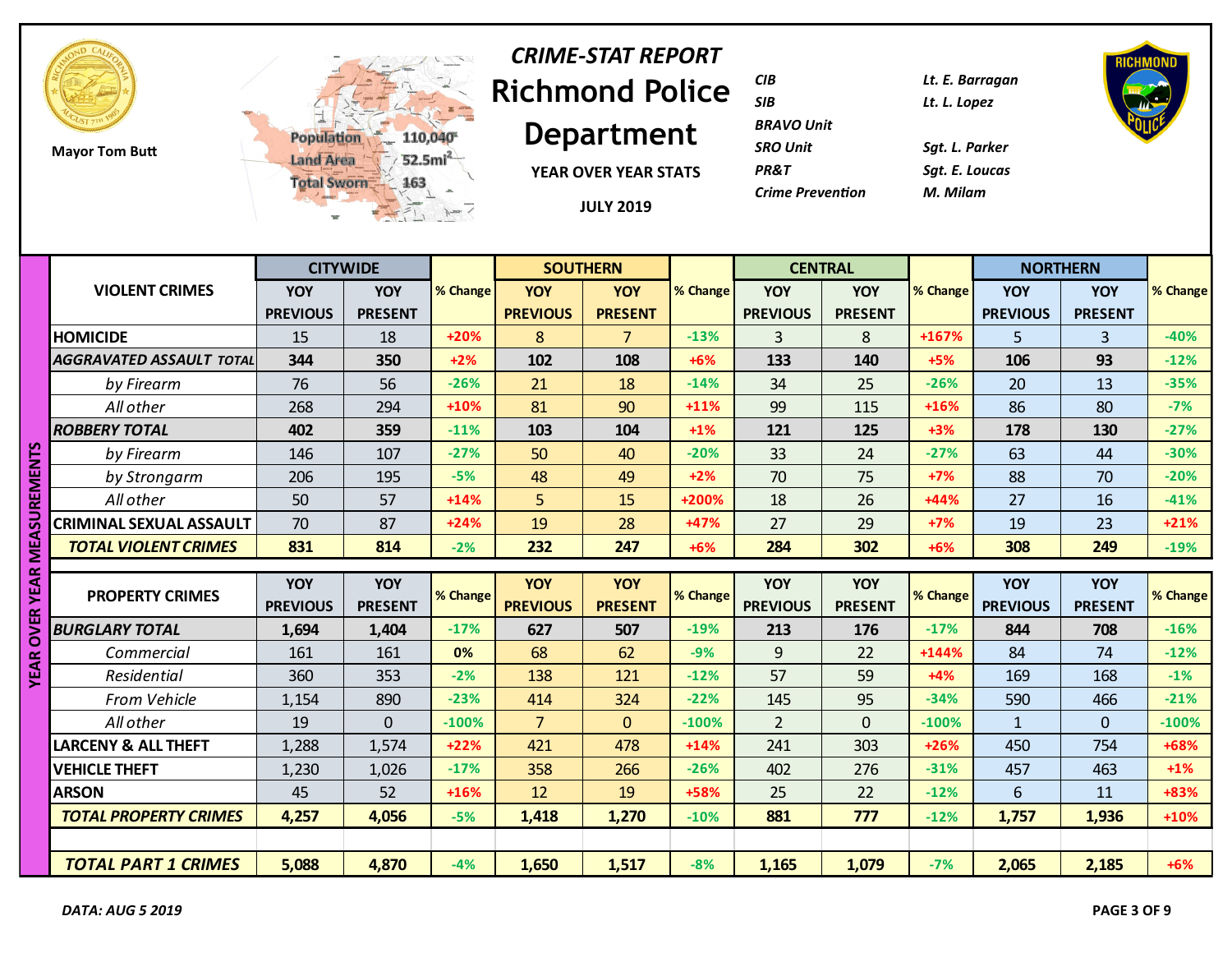

### **Richmond Police Department** *CRIME-STAT REPORT*

**Southern District CASES**

*Capt. T. Simmons Lt. B. Gard*

|        | <b>Total Sworn</b><br>25        |                    | $\overline{\phantom{a}}^{\tt w}$ |          |                         | <b>JULY 2019</b>   |                |                    |                    |          |                                 |                                |                    |
|--------|---------------------------------|--------------------|----------------------------------|----------|-------------------------|--------------------|----------------|--------------------|--------------------|----------|---------------------------------|--------------------------------|--------------------|
|        | <b>VIOLENT CRIMES</b>           | <b>JUN</b><br>2019 | <b>JUL</b><br>2019               | % Change | <b>JUL</b><br>2018      | <b>JUL</b><br>2019 | % Change       | <b>YTD</b><br>2018 | <b>YTD</b><br>2019 | % Change | PRIOR 3<br><b>MONTHS</b>        | <b>LAST 3</b><br><b>MONTHS</b> | % Change           |
|        | <b>HOMICIDE</b>                 | $\mathbf 0$        | $\mathbf{1}$                     | $-$ %    | 1                       | $\mathbf{1}$       | 0%             | 5                  | 5                  | 0%       | $\Omega$                        | $\overline{2}$                 | $-%$               |
|        | <b>AGGRAVATED ASSAULT TOTAL</b> | 10                 | 11                               | $+10%$   | $\overline{\mathbf{z}}$ | 11                 | +57%           | 54                 | 55                 | $+2%$    | 12                              | 29                             | $+142%$            |
|        | by Firearm                      | $\mathbf{1}$       | $\mathbf 0$                      | $-100%$  | $\mathbf 0$             | $\mathbf{0}$       | $-\frac{9}{6}$ | 10                 | 8                  | $-20%$   | $\mathbf{1}$                    | 4                              | +300%              |
|        | All other                       | 9                  | 11                               | $+22%$   | $\overline{7}$          | 11                 | $+57%$         | 44                 | 47                 | $+7%$    | 11                              | 25                             | $+127%$            |
| n      | <b>ROBBERY TOTAL</b>            | 8                  | 14                               | +75%     | 15                      | 14                 | $-7%$          | 66                 | 57                 | $-14%$   | 14                              | 28                             | +100%              |
| ΜΣ     | by Firearm                      | $\overline{2}$     | 5                                | +150%    | 8                       | 5                  | $-38%$         | 32                 | 21                 | $-34%$   | 6                               | 8                              | +33%               |
|        | by Strongarm                    | 5                  | 7                                | +40%     | $\overline{7}$          | $\overline{7}$     | 0%             | 32                 | 26                 | $-19%$   | 5                               | 16                             | +220%              |
| ≅<br>S | All other                       | $\mathbf{1}$       | $\overline{2}$                   | +100%    | $\mathbf 0$             | $\overline{2}$     | $-%$           | $\overline{2}$     | 10                 | +400%    | $\overline{3}$                  | 4                              | +33%               |
|        | <b>CRIMINAL SEXUAL ASSAULT</b>  | $\overline{2}$     | $\overline{2}$                   | 0%       | $\overline{2}$          | $\overline{2}$     | 0%             | 15                 | 16                 | $+7%$    | $\overline{7}$                  | 5                              | $-29%$             |
| CRIM   | <b>TOTAL VIOLENT CRIMES</b>     | 20                 | 28                               | +40%     | 25                      | 28                 | $+12%$         | 140                | 133                | $-5%$    | 33                              | 64                             | +94%               |
|        |                                 |                    |                                  |          |                         |                    |                |                    |                    |          |                                 |                                |                    |
|        |                                 |                    |                                  |          |                         |                    |                |                    |                    |          |                                 |                                |                    |
|        | <b>PROPERTY CRIMES</b>          | <b>JUN</b><br>2019 | <b>JUL</b><br>2019               | % Change | <b>JUL</b><br>2018      | <b>JUL</b><br>2019 | % Change       | <b>YTD</b><br>2018 | <b>YTD</b><br>2019 | % Change | <b>PRIOR 3</b><br><b>MONTHS</b> | <b>LAST 3</b><br><b>MONTHS</b> |                    |
|        | <b>BURGLARY TOTAL</b>           | 39                 | 56                               | $+44%$   | 48                      | 56                 | $+17%$         | 372                | 300                | $-19%$   | 107                             | 128                            | $+20%$             |
|        | Commercial                      | $\overline{3}$     | $\overline{7}$                   | +133%    | 10                      | $\overline{7}$     | $-30%$         | 42                 | 37                 | $-12%$   | 18                              | 14                             | $-22%$             |
|        | Residential                     | $\overline{7}$     | 17                               | $+143%$  | 16                      | 17                 | $+6%$          | 97                 | 65                 | $-33%$   | 27                              | 28                             | $+4%$              |
|        | From Vehicle                    | 29                 | 32                               | $+10%$   | 22                      | 32                 | +45%           | 226                | 198                | $-12%$   | 62                              | 86                             | +39%               |
| 2      | All other                       | $\mathbf 0$        | $\mathbf 0$                      | $-$ %    | $\mathbf 0$             | $\mathbf{0}$       | $-$ %          | $\overline{7}$     | $\overline{0}$     | $-100%$  | $\mathbf 0$                     | 0                              | $-$ %              |
|        | <b>LARCENY &amp; ALL THEFT</b>  | 42                 | 48                               | $+14%$   | 44                      | 48                 | +9%            | 259                | 289                | $+12%$   | 113                             | 137                            | $+21%$             |
|        | <b>VEHICLE THEFT</b>            | 16                 | 19                               | +19%     | 31                      | 19                 | $-39%$         | 220                | 125                | $-43%$   | 50                              | 50                             | 0%                 |
|        | <b>ARSON</b>                    | $\mathbf 0$        | $\overline{2}$                   | $-$ %    | 4                       | $\overline{2}$     | $-50%$         | $\overline{7}$     | 8                  | $+14%$   | $\overline{3}$                  | $\overline{3}$                 | 0%                 |
|        | <b>TOTAL PROPERTY CRIMES</b>    | 97                 | 125                              | +29%     | 127                     | 125                | $-2%$          | 858                | 722                | $-16%$   | 273                             | 318                            | $+16%$             |
|        | <b>TOTAL PART 1 CRIMES</b>      | 117                | 153                              | +31%     | 152                     | 153                | $+1%$          | 998                | 855                | $-14%$   | 306                             | 382                            | % Change<br>$+25%$ |

*All figures in this document are preliminary and subject to further revision. Crime statistics are derived from California Statues and differ from categories declared by the FBI Uniform Crime Reporting system.*



**JULY 2019**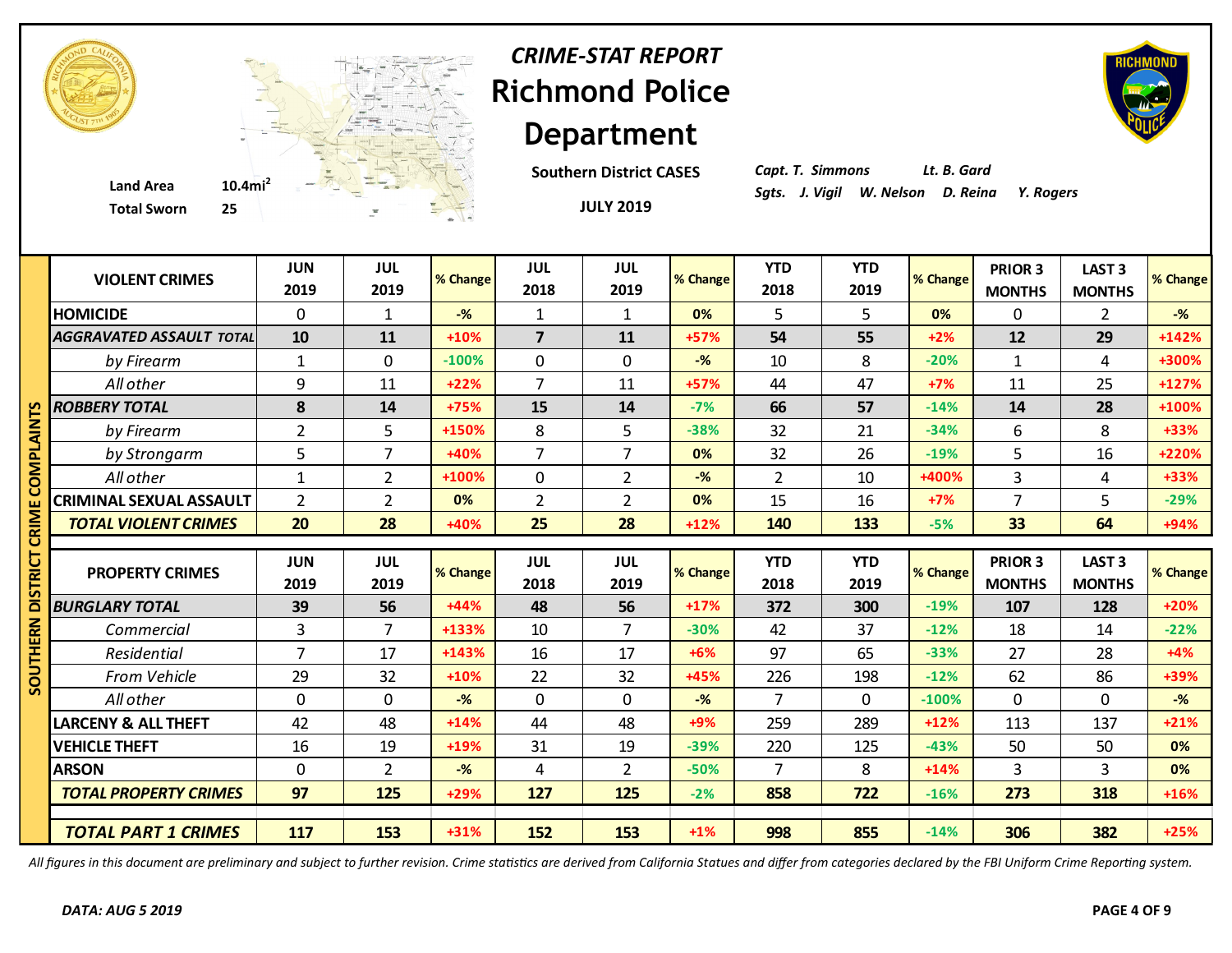

# **Richmond Police Department** *CRIME-STAT REPORT*

**JULY 2019 Southern District CFS**



*Capt. T. Simmons Lt. B. Gard*

| <b>CALLS FOR SERVICE</b>         | <b>JUN</b><br>2019 | <b>JUL</b><br>2019 | % Change | <b>JUL</b><br>2018 | <b>JUL</b><br>2019 | % Change | <b>YTD</b><br>2018 | <b>YTD</b><br>2019 | % Change | <b>PRIOR 3</b><br><b>MONTHS</b> | LAST <sub>3</sub><br><b>MONTHS</b> | % Change |
|----------------------------------|--------------------|--------------------|----------|--------------------|--------------------|----------|--------------------|--------------------|----------|---------------------------------|------------------------------------|----------|
| <b>ALL CALLS</b>                 | 3,537              | 3,767              | $+7%$    | 2,259              | 3,767              | $+67%$   | 15,729             | 24,476             | +56%     | 10,200                          | 10,889                             | $+7%$    |
| Officer-Initiated                | 1,042              | 1,210              | $+16%$   | 728                | 1,210              | $+66%$   | 5,244              | 8,672              | $+65%$   | 4,007                           | 3,517                              | $-12%$   |
| <b>Traffic Stops</b>             | 460                | 490                | $+7%$    | 233                | 490                | +110%    | 1,907              | 3,255              | $+71%$   | 1,407                           | 1,380                              | $-2%$    |
| Pedestrian Stops                 | 57                 | 41                 | $-28%$   | 26                 | 41                 | +58%     | 183                | 275                | +50%     | 115                             | 128                                | $+11%$   |
| <b>Community Engagements</b>     | 174                | 223                | $+28%$   | 57                 | 223                | +291%    | 310                | 1,902              | +514%    | 996                             | 718                                | $-28%$   |
| <b>Security Checks</b>           | 95                 | 112                | +18%     | 108                | 112                | $+4%$    | 872                | 688                | $-21%$   | 312                             | 286                                | $-8%$    |
| <b>Shots Fired</b>               | 40                 | 38                 | $-5%$    | 24                 | 38                 | +58%     | 183                | 206                | $+13%$   | 52                              | 115                                | $+121%$  |
| Loitering & Prostitution         | 12                 | 6                  | $-50%$   | 17                 | 6                  | $-65%$   | 79                 | 53                 | $-33%$   | 18                              | 24                                 | +33%     |
|                                  |                    |                    |          |                    |                    |          |                    |                    |          |                                 |                                    |          |
| <b>REPORTS</b>                   | <b>JUN</b><br>2019 | <b>JUL</b><br>2019 | % Change | <b>JUL</b><br>2018 | <b>JUL</b><br>2019 | % Change | <b>YTD</b><br>2018 | <b>YTD</b><br>2019 | % Change | PRIOR 3<br><b>MONTHS</b>        | LAST <sub>3</sub><br><b>MONTHS</b> | % Change |
| <b>ARRESTS</b>                   | 74                 | 80                 | $+8%$    | 61                 | 80                 | $+31%$   | 428                | 508                | $+19%$   | 212                             | 212                                | 0%       |
| from Warrants                    | 24                 | 13                 | $-46%$   | 16                 | 13                 | $-19%$   | 152                | 157                | $+3%$    | 81                              | 50                                 | $-38%$   |
| <b>Citation Reports</b>          | 146                | 132                | $-10%$   | 210                | 132                | $-37%$   | 1,357              | 1,333              | $-2%$    | 684                             | 447                                | $-35%$   |
| Impound Reports                  | 81                 | 106                | $+31%$   | 135                | 106                | $-21%$   | 707                | 764                | $+8%$    | 364                             | 293                                | $-20%$   |
| <b>Traffic Collision Reports</b> | 12                 | 14                 | $+17%$   | 27                 | 14                 | $-48%$   | 235                | 166                | $-29%$   | 78                              | 47                                 | $-40%$   |
| <b>Field Contacts</b>            | 10                 | 34                 | +240%    | 36                 | 34                 | $-6%$    | 217                | 116                | $-47%$   | 41                              | 58                                 | +41%     |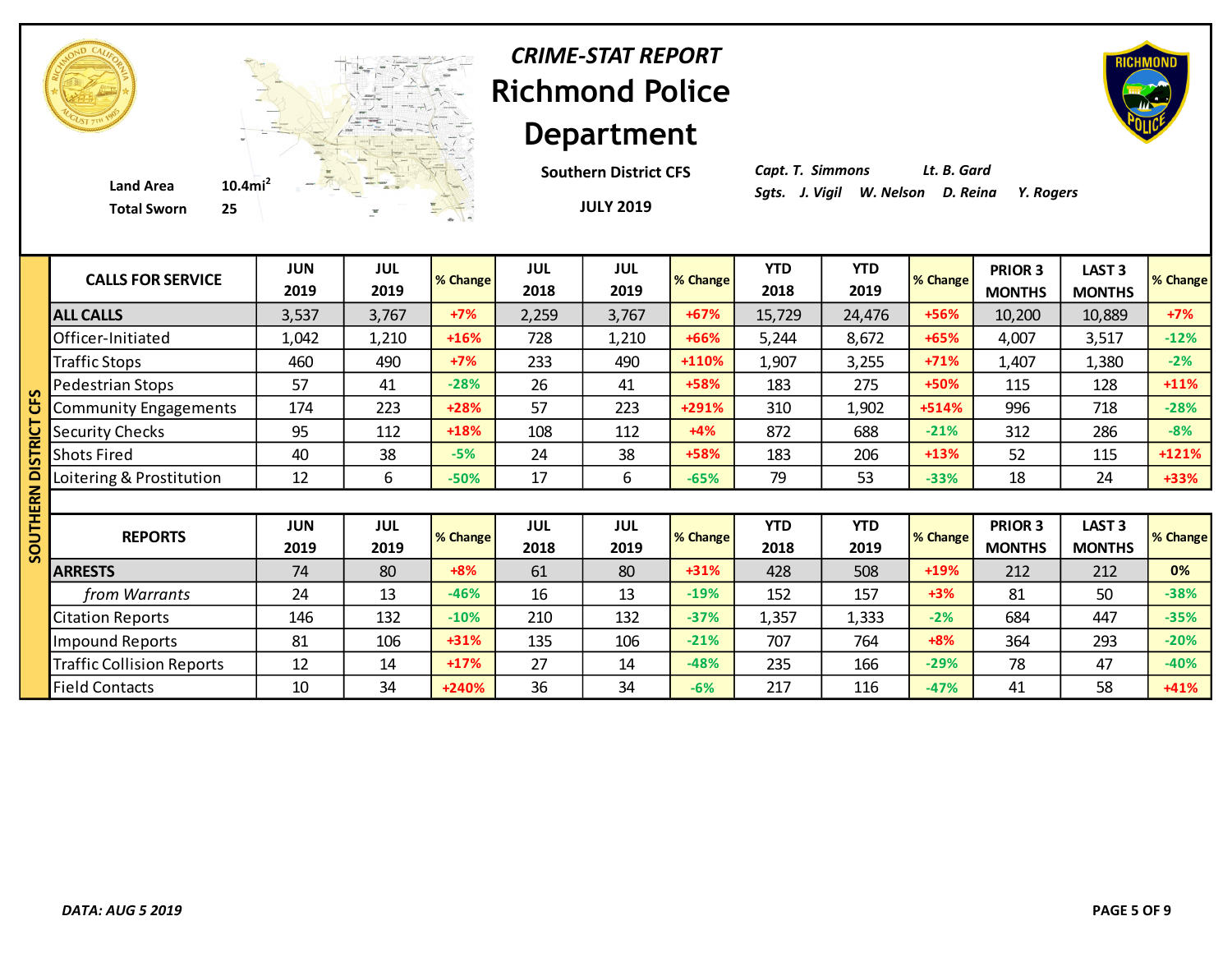|                        | <b>Total Sworn</b>              |                    | $25$ and $\frac{1}{2}$ and $\frac{1}{2}$ |          |                    | <b>JULY 2019</b>   |                |                    |                    |          |                                 |                                    |          |
|------------------------|---------------------------------|--------------------|------------------------------------------|----------|--------------------|--------------------|----------------|--------------------|--------------------|----------|---------------------------------|------------------------------------|----------|
|                        | <b>VIOLENT CRIMES</b>           | <b>JUN</b><br>2019 | <b>JUL</b><br>2019                       | % Change | <b>JUL</b><br>2018 | <b>JUL</b><br>2019 | % Change       | <b>YTD</b><br>2018 | <b>YTD</b><br>2019 | % Change | <b>PRIOR 3</b><br><b>MONTHS</b> | <b>LAST 3</b><br><b>MONTHS</b>     | % Change |
|                        | <b>HOMICIDE</b>                 | $\mathbf 0$        | $\mathbf{1}$                             | $-$ %    | $\mathbf{1}$       | $\mathbf{1}$       | 0%             | $\overline{2}$     | $\overline{3}$     | +50%     | $\mathbf{1}$                    | $\overline{2}$                     | +100%    |
|                        | <b>AGGRAVATED ASSAULT TOTAL</b> | 13                 | 17                                       | $+31%$   | 14                 | 17                 | $+21%$         | 82                 | 90                 | $+10%$   | 37                              | 47                                 | $+27%$   |
|                        | by Firearm                      | $\overline{2}$     | $\overline{2}$                           | 0%       | 3                  | $\overline{2}$     | $-33%$         | 19                 | 12                 | $-37%$   | 3                               | 9                                  | +200%    |
|                        | All other                       | 11                 | 15                                       | +36%     | 11                 | 15                 | +36%           | 63                 | 78                 | $+24%$   | 34                              | 38                                 | $+12%$   |
|                        | <b>ROBBERY TOTAL</b>            | 11                 | 9                                        | $-18%$   | 11                 | 9                  | $-18%$         | 67                 | 68                 | $+1%$    | 31                              | 23                                 | $-26%$   |
| <b>COMPLAINTS</b>      | by Firearm                      | $\overline{2}$     | 1                                        | $-50%$   | $\overline{2}$     | $\mathbf{1}$       | $-50%$         | 21                 | 16                 | $-24%$   | 5                               | 5                                  | 0%       |
|                        | by Strongarm                    | $\overline{7}$     | 6                                        | $-14%$   | 5                  | 6                  | $+20%$         | 36                 | 37                 | $+3%$    | 19                              | 13                                 | $-32%$   |
|                        | All other                       | $\overline{2}$     | $\overline{2}$                           | 0%       | 4                  | $\overline{2}$     | $-50%$         | 10                 | 15                 | +50%     | $\overline{7}$                  | 5                                  | $-29%$   |
|                        | CRIMINAL SEXUAL ASSAULT         | 4                  | 4                                        | 0%       | 3                  | 4                  | +33%           | 14                 | 17                 | $+21%$   | 5                               | 11                                 | +120%    |
|                        | <b>TOTAL VIOLENT CRIMES</b>     | 28                 | 31                                       | $+11%$   | 29                 | 31                 | $+7%$          | 165                | 178                | $+8%$    | 74                              | 83                                 | $+12%$   |
|                        |                                 |                    |                                          |          |                    |                    |                |                    |                    |          |                                 |                                    |          |
|                        | <b>PROPERTY CRIMES</b>          | <b>JUN</b><br>2019 | <b>JUL</b><br>2019                       | % Change | <b>JUL</b><br>2018 | <b>JUL</b><br>2019 | % Change       | <b>YTD</b><br>2018 | <b>YTD</b><br>2019 | % Change | PRIOR 3<br><b>MONTHS</b>        | LAST <sub>3</sub><br><b>MONTHS</b> | % Change |
|                        | <b>BURGLARY TOTAL</b>           | 10                 | 14                                       | +40%     | 17                 | 14                 | $-18%$         | 118                | 106                | $-10%$   | 60                              | 31                                 | $-48%$   |
|                        | Commercial                      | $\mathbf 0$        | $\overline{3}$                           | $-%$     | $\mathbf 0$        | 3                  | $-\frac{9}{6}$ | $\overline{7}$     | 14                 | +100%    | 9                               | 4                                  | $-56%$   |
|                        | Residential                     | 5                  | $\overline{2}$                           | $-60%$   | $\overline{2}$     | $\overline{2}$     | 0%             | 32                 | 38                 | $+19%$   | 22                              | 10                                 | $-55%$   |
| CENTRAL DISTRICT CRIME | <b>From Vehicle</b>             | 5                  | 9                                        | +80%     | 15                 | 9                  | $-40%$         | 79                 | 54                 | $-32%$   | 29                              | 17                                 | $-41%$   |
|                        | All other                       | $\mathbf 0$        | $\overline{0}$                           | $-$ %    | $\mathbf 0$        | $\mathbf 0$        | $-$ %          | $\mathbf 0$        | $\mathbf 0$        | $-$ %    | $\mathbf 0$                     | $\mathbf 0$                        | $-$ %    |
|                        | LARCENY & ALL THEFT             | 24                 | 21                                       | $-13%$   | 28                 | 21                 | $-25%$         | 134                | 180                | $+34%$   | 73                              | 73                                 | 0%       |
|                        | <b>VEHICLE THEFT</b>            | 24                 | 23                                       | $-4%$    | 22                 | 23                 | $+5%$          | 257                | 185                | $-28%$   | 79                              | 72                                 | $-9%$    |
|                        | <b>ARSON</b>                    | $\overline{2}$     | 1                                        | $-50%$   | 4                  | 1                  | $-75%$         | 16                 | 12                 | $-25%$   | $\overline{7}$                  | 5                                  | $-29%$   |
|                        | <b>TOTAL PROPERTY CRIMES</b>    | 60                 | 59                                       | $-2%$    | 71                 | 59                 | $-17%$         | 525                | 483                | $-8%$    | 219                             | 181                                | $-17%$   |
|                        | <b>TOTAL PART 1 CRIMES</b>      | 88                 | 90                                       | $+2%$    | 100                | 90                 | $-10%$         | 690                | 661                | $-4%$    | 293                             | 264                                | $-10%$   |

**Total Sworn** 



# **Richmond Police Department** *CRIME-STAT REPORT*

**JULY 2019**

**Central District CASES**

*Capt. J. Schlemmer Lt. T. Mollenbernd*

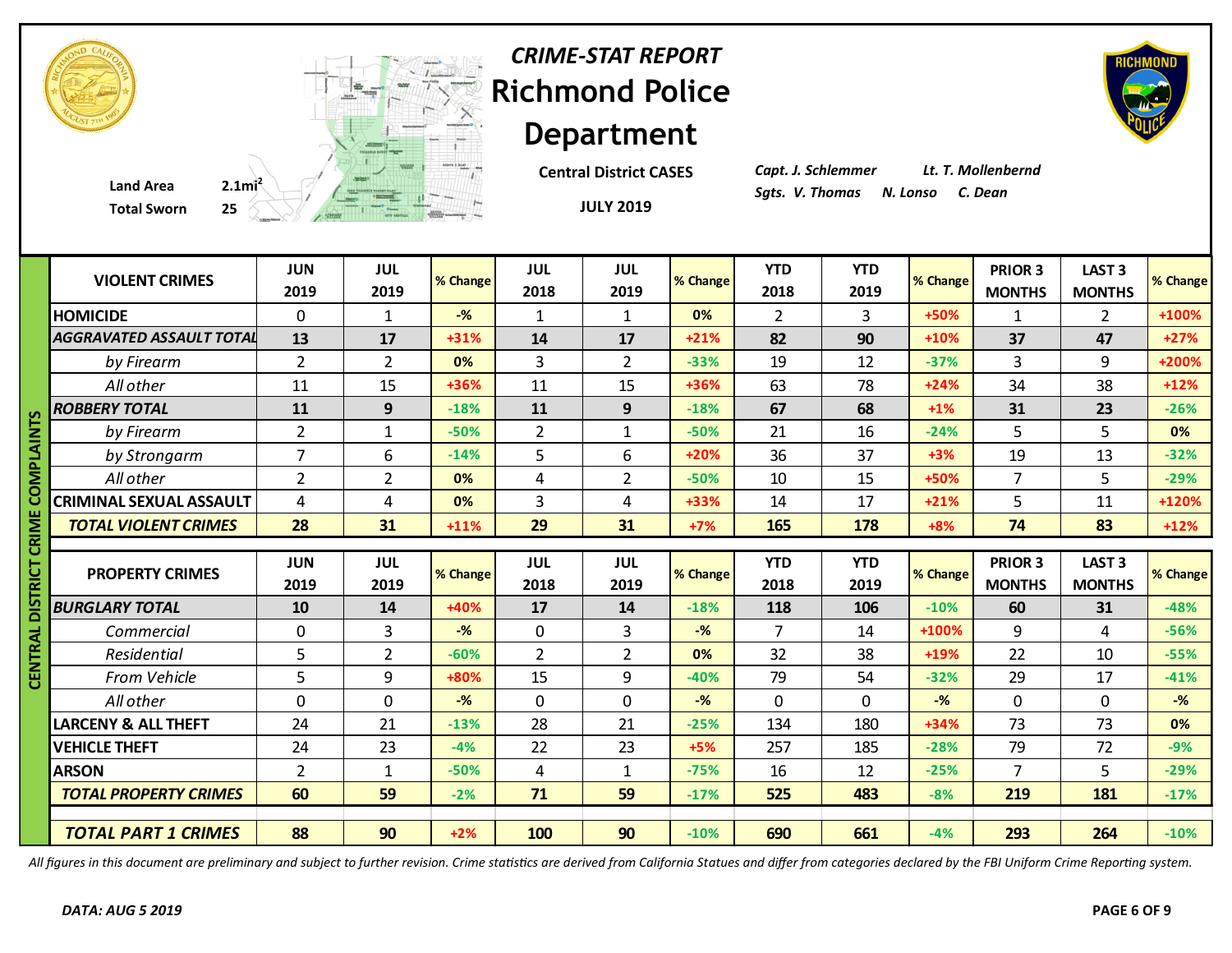**JULY 2019 Central District CFS** *Capt. J. Schlemmer Lt. T. Mollenbernd*

| <b>CALLS FOR SERVICE</b>         | <b>JUN</b><br>2019 | <b>JUL</b><br>2019 | % Change | <b>JUL</b><br>2018 | JUL<br>2019        | % Change | <b>YTD</b><br>2018 | <b>YTD</b><br>2019 | % Change | PRIOR 3<br><b>MONTHS</b>      | LAST <sub>3</sub><br><b>MONTHS</b> | <b>% Change</b> |
|----------------------------------|--------------------|--------------------|----------|--------------------|--------------------|----------|--------------------|--------------------|----------|-------------------------------|------------------------------------|-----------------|
| <b>ALL CALLS</b>                 | 3,430              | 3,293              | $-4%$    | 2,409              | 3,293              | $+37%$   | 15,775             | 22,555             | $+43%$   | 9,438                         | 10,114                             | $+7%$           |
| Officer-Initiated                | 1,003              | 1,197              | +19%     | 737                | 1,197              | $+62%$   | 4,578              | 7,903              | +73%     | 3,505                         | 3,444                              | $-2%$           |
| <b>Traffic Stops</b>             | 439                | 599                | $+36%$   | 381                | 599                | $+57%$   | 2,407              | 3,827              | +59%     | 1,722                         | 1,626                              | $-6%$           |
| Pedestrian Stops                 | 54                 | 73                 | +35%     | 69                 | 73                 | $+6%$    | 486                | 489                | $+1\%$   | 227                           | 202                                | $-11%$          |
| <b>Community Engagements</b>     | 168                | 170                | $+1%$    | 66                 | 170                | +158%    | 250                | 1,011              | +304%    | 406                           | 510                                | $+26%$          |
| <b>Security Checks</b>           | 93                 | 59                 | $-37%$   | 76                 | 59                 | $-22%$   | 520                | 500                | $-4%$    | 202                           | 246                                | $+22%$          |
| <b>Shots Fired</b>               | 46                 | 50                 | $+9%$    | 35                 | 50                 | $+43%$   | 267                | 286                | $+7%$    | 81                            | 154                                | +90%            |
| Loitering & Prostitution         | 12                 | 21                 | +75%     | 13                 | 21                 | $+62%$   | 106                | 133                | $+25%$   | 53                            | 56                                 | $+6%$           |
|                                  |                    |                    |          |                    |                    |          |                    |                    |          |                               |                                    |                 |
| <b>REPORTS</b>                   | <b>JUN</b><br>2019 | <b>JUL</b><br>2019 | % Change | <b>JUL</b><br>2018 | <b>JUL</b><br>2019 | % Change | <b>YTD</b><br>2018 | <b>YTD</b><br>2019 | % Change | <b>PREV3</b><br><b>MONTHS</b> | LAST <sub>3</sub><br><b>MONTHS</b> | % Change        |
| <b>ARRESTS</b>                   | 80                 | 86                 | $+8%$    | 78                 | 86                 | $+10%$   | 533                | 568                | $+7%$    | 247                           | 240                                | $-3%$           |
| from Warrants                    | 25                 | 19                 | $-24%$   | 16                 | 19                 | $+19%$   | 175                | 181                | $+3%$    | 88                            | 63                                 | $-28%$          |
| <b>Citation Reports</b>          | 173                | 123                | $-29%$   | 190                | 123                | $-35%$   | 770                | 1,137              | +48%     | 463                           | 458                                | $-1%$           |
| Impound Reports                  | 97                 | 160                | +65%     | 144                | 160                | $+11%$   | 856                | 869                | $+2%$    | 373                           | 389                                | $+4%$           |
| <b>Traffic Collision Reports</b> | 23                 | 13                 | $-43%$   | 39                 | 13                 | $-67%$   | 287                | 158                | $-45%$   | 84                            | 53                                 | $-37%$          |
| <b>Field Contacts</b>            | 13                 | 15                 | $+15%$   | 17                 | 15                 | $-12%$   | 77                 | 74                 | $-4%$    | 29                            | 41                                 | $+41%$          |



**Total Sworn** 

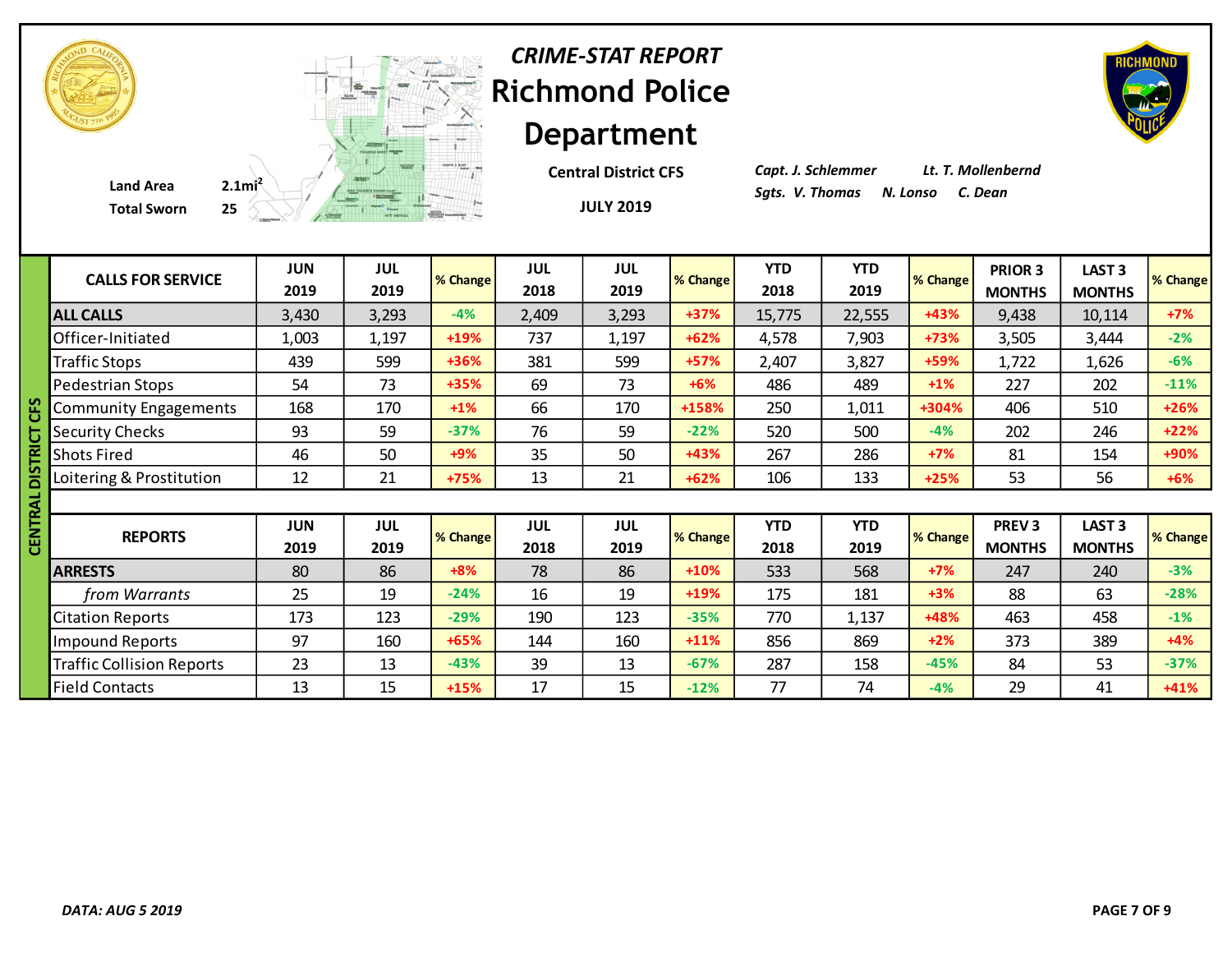



**Total Sworn 25**

**Department Northern District CASES**

**JULY 2019**

*CRIME-STAT REPORT*

*Capt. A. Walle Lt. S. Johanson*



|             | <b>VIOLENT CRIMES</b>           | <b>JUN</b><br>2019 | <b>JUL</b><br>2019 | % Change | JUL<br>2018        | JUL<br>2019        | % Change | <b>YTD</b><br>2018 | <b>YTD</b><br>2019 | % Change | PRIOR 3<br><b>MONTHS</b>        | LAST <sub>3</sub><br><b>MONTHS</b> | % Change          |
|-------------|---------------------------------|--------------------|--------------------|----------|--------------------|--------------------|----------|--------------------|--------------------|----------|---------------------------------|------------------------------------|-------------------|
|             | <b>HOMICIDE</b>                 | 0                  | $\Omega$           | $-$ %    | 0                  | $\Omega$           | $-%$     | 3                  | $\mathbf{1}$       | $-67%$   | $\Omega$                        | 0                                  | $-$ %             |
|             | <b>AGGRAVATED ASSAULT TOTAL</b> | 8                  | 5                  | $-38%$   | 12                 | 5                  | $-58%$   | 60                 | 50                 | $-17%$   | 22                              | 22                                 | 0%                |
|             | by Firearm                      | $\overline{2}$     | $\mathbf{1}$       | $-50%$   | 5                  | $\mathbf{1}$       | $-80%$   | 11                 | 10                 | $-9%$    | $\overline{2}$                  | 8                                  | +300%             |
|             | All other                       | 6                  | 4                  | $-33%$   | $\overline{7}$     | 4                  | $-43%$   | 49                 | 40                 | $-18%$   | 20                              | 14                                 | $-30%$            |
| n           | <b>ROBBERY TOTAL</b>            | 10                 | 6                  | $-40%$   | 10                 | 6                  | $-40%$   | 109                | 67                 | $-39%$   | 30                              | 27                                 | $-10%$            |
|             | by Firearm                      | 5                  | 3                  | $-40%$   | 5                  | $\overline{3}$     | $-40%$   | 39                 | 26                 | $-33%$   | 10                              | 12                                 | +20%              |
| DIALAIN     | by Strongarm                    | 3                  | $\mathbf{1}$       | $-67%$   | 5                  | $\mathbf{1}$       | $-80%$   | 51                 | 30                 | $-41%$   | 15                              | 9                                  | $-40%$            |
|             | All other                       | $\overline{2}$     | $\overline{2}$     | 0%       | $\mathbf 0$        | $\overline{2}$     | $-$ %    | 19                 | 11                 | $-42%$   | 5                               | 6                                  | +20%              |
|             | <b>CRIMINAL SEXUAL ASSAULT</b>  | $\overline{3}$     | 0                  | $-100%$  | $\overline{3}$     | $\overline{0}$     | $-100%$  | 9                  | 14                 | +56%     | 8                               | 5                                  | $-38%$            |
| <b>ZRIM</b> | <b>TOTAL VIOLENT CRIMES</b>     | 21                 | 11                 | $-48%$   | 25                 | 11                 | $-56%$   | 181                | 132                | $-27%$   | 60                              | 54                                 | $-10%$            |
|             |                                 |                    |                    |          |                    |                    |          |                    |                    |          |                                 |                                    |                   |
|             |                                 |                    |                    |          |                    |                    |          |                    |                    |          |                                 |                                    |                   |
| ים<br>≊     | <b>PROPERTY CRIMES</b>          | <b>JUN</b><br>2019 | <b>JUL</b><br>2019 | % Change | <b>JUL</b><br>2018 | <b>JUL</b><br>2019 | % Change | <b>YTD</b><br>2018 | <b>YTD</b><br>2019 | % Change | <b>PRIOR 3</b><br><b>MONTHS</b> | LAST <sub>3</sub><br><b>MONTHS</b> |                   |
|             | <b>BURGLARY TOTAL</b>           | 50                 | 54                 | $+8%$    | 73                 | 54                 | $-26%$   | 487                | 352                | $-28%$   | 152                             | 157                                | $+3%$             |
|             | Commercial                      | $\overline{2}$     | 15                 | +650%    | 5                  | 15                 | +200%    | 44                 | 41                 | $-7%$    | 15                              | 22                                 | +47%              |
| ERN<br>론    | Residential                     | 10                 | 12                 | $+20%$   | 15                 | 12                 | $-20%$   | 91                 | 95                 | $+4%$    | 46                              | 38                                 | $-17%$            |
|             | <b>From Vehicle</b>             | 38                 | 27                 | $-29%$   | 53                 | 27                 | $-49%$   | 351                | 216                | $-38%$   | 91                              | 97                                 | $+7%$             |
| <b>NORT</b> | All other                       | 0                  | $\Omega$           | $-$ %    | $\mathbf 0$        | $\mathbf 0$        | $-$ %    | $\mathbf{1}$       | $\Omega$           | $-100%$  | $\mathbf 0$                     | 0                                  | $-$ %             |
|             | <b>LARCENY &amp; ALL THEFT</b>  | 58                 | 58                 | 0%       | 47                 | 58                 | $+23%$   | 342                | 458                | $+34%$   | 193                             | 180                                | $-7%$             |
|             | <b>VEHICLE THEFT</b>            | 30                 | 27                 | $-10%$   | 48                 | 27                 | $-44%$   | 257                | 229                | $-11%$   | 94                              | 80                                 | $-15%$            |
|             | <b>ARSON</b>                    | 1                  | $\mathbf 0$        | $-100%$  | $\mathbf 0$        | $\mathbf 0$        | $-%$     | 5                  | 5                  | 0%       | 3                               | 1                                  | $-67%$            |
|             | <b>TOTAL PROPERTY CRIMES</b>    | 139                | 139                | 0%       | 168                | 139                | $-17%$   | 1091               | 1044               | $-4%$    | 442                             | 418                                | % Change<br>$-5%$ |

*All figures in this document are preliminary and subject to further revision. Crime statistics are derived from California Statues and differ from categories declared by the FBI Uniform Crime Reporting system.*